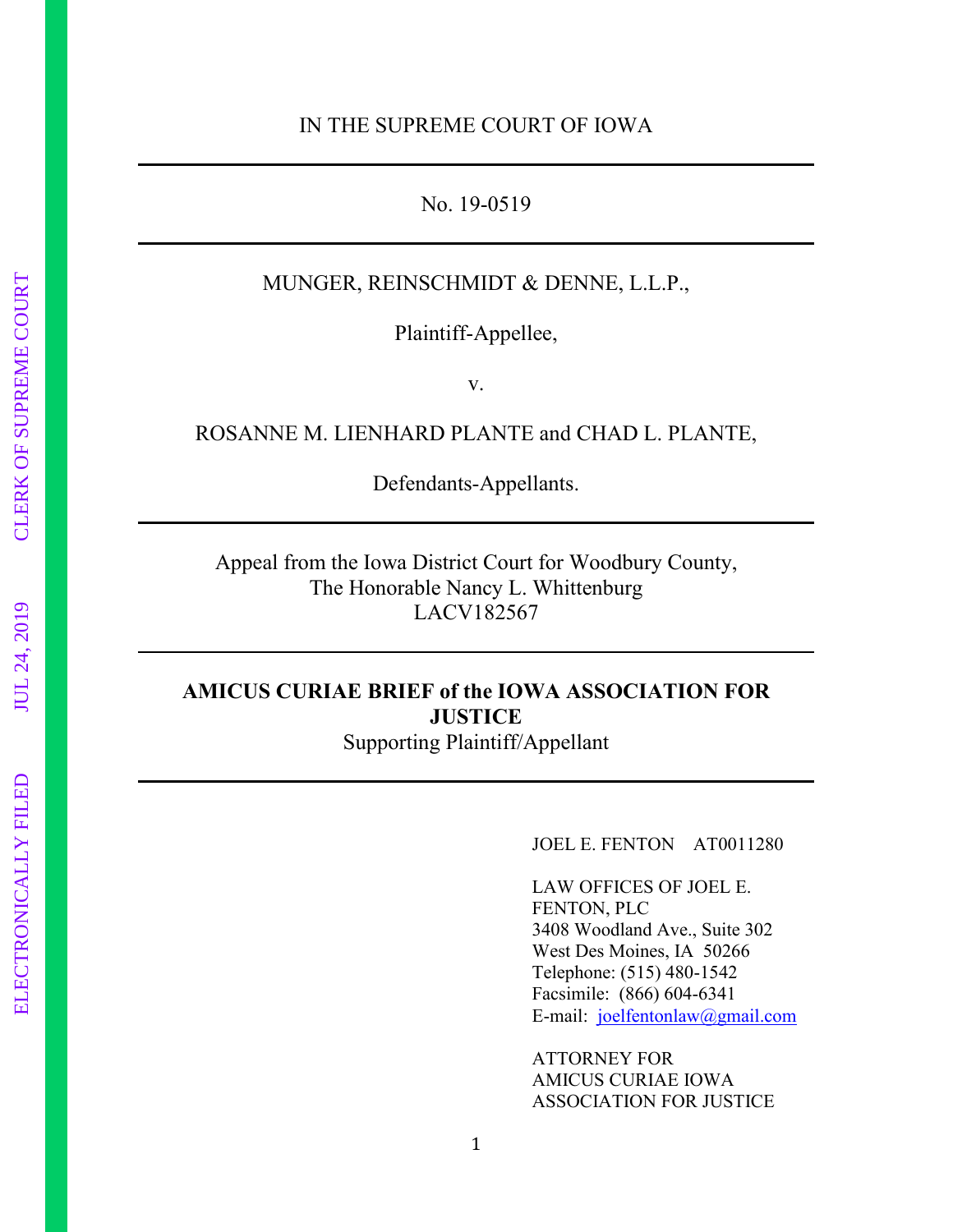# **TABLE OF CONTENTS**

| $\mathbf{I}$ . | THE CONTINGENCY FEE CONTRACT HAS A LENGTHY<br>HISTORY OF SERVING PLAINTIFFS, THE PLAINTIFF'S                                                    |
|----------------|-------------------------------------------------------------------------------------------------------------------------------------------------|
| II.            | IN MANY CONTINGENT FEE CONTRACTS, CLIENTS ARE<br>PAYING FOR THE ATTORNEY'S REPUTATION, SKILLS AT<br>CASE DEVELOPMENT AND NEGOTIATION, AND OTHER |
| III.           | MANY IOWANS LACK SUFFICIENT RESOURCES TO HIRE<br>AN ATTORNEY AND CONTINGENT FEES ALLOW MORE                                                     |
| IV.            | THE CONTINGENT FEE CONTRACT HAS PRACTICAL                                                                                                       |
| V.             | CONTINGENCY FEES SPREAD RISK TO ALLOW<br>ATTORNEYS THE FREEDOM TO TAKE ON LITIGATION<br>AT THE BENEFIT OF PLAINTIFFS16-20                       |
|                |                                                                                                                                                 |
|                | CERTIFICATION OF COMPLIANCE WITH                                                                                                                |
|                |                                                                                                                                                 |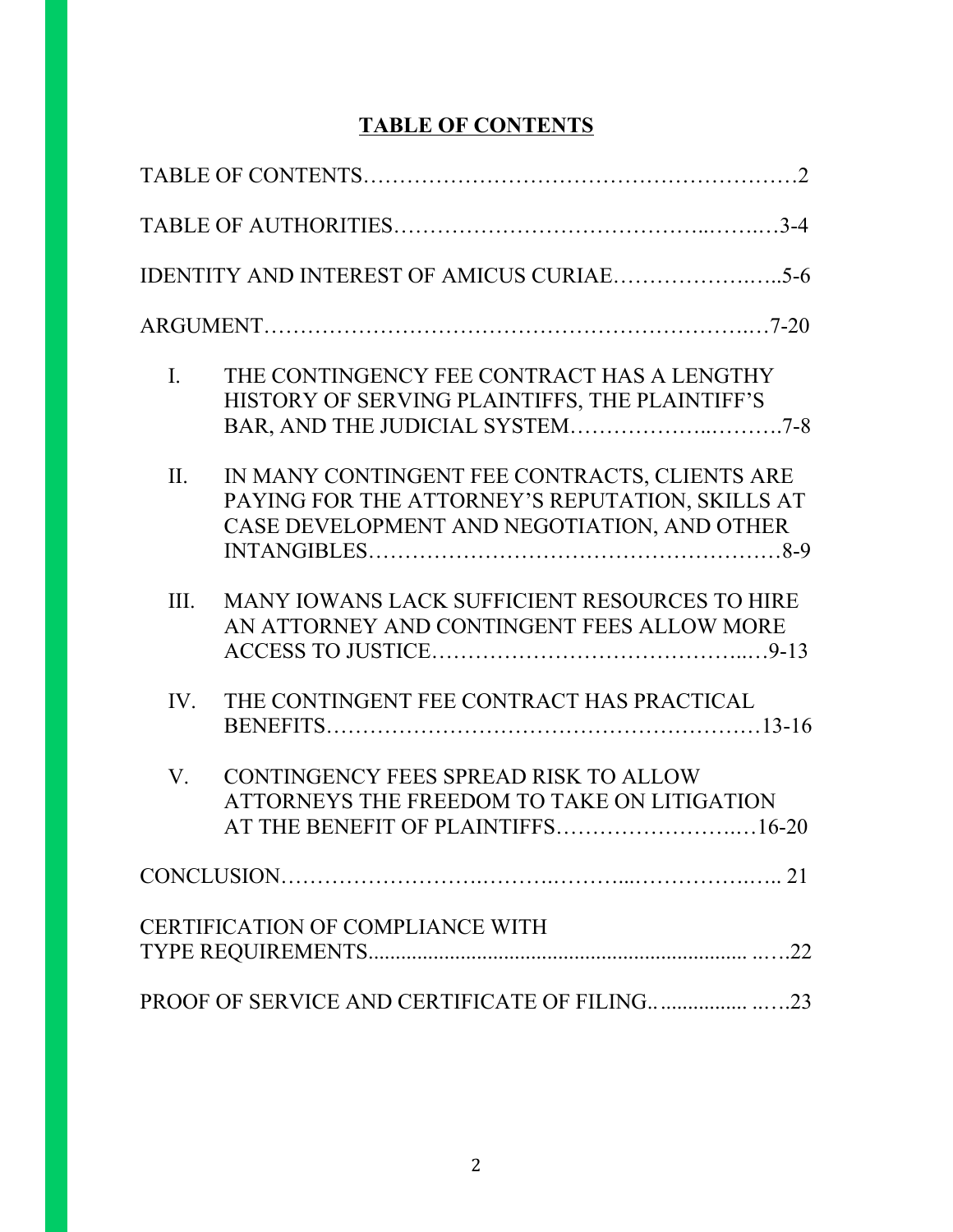# **TABLE OF AUTHORITIES**

# **APPELLATE CASES**

| <i>Anderson v. MSI Preferred Ins. Co.</i> , 697 N.W.2d 73, 89 (Wis. 2005)19                                                               |
|-------------------------------------------------------------------------------------------------------------------------------------------|
|                                                                                                                                           |
|                                                                                                                                           |
| Ga. Dep't of Corr. v. Couch, 759 S.E.2d 804 (Ga. 2014)16, 18                                                                              |
| Pellegrin v. Nat'l Union Fire Ins. Comp. of Pittsburgh (In re Abrams and                                                                  |
|                                                                                                                                           |
| Smith v. R.J. Reynolds Tobacco Company, 630 A.2d 820 (N.J. Super. Ct.                                                                     |
| <b>FEDERAL REGULATIONS</b>                                                                                                                |
|                                                                                                                                           |
|                                                                                                                                           |
| <b>OTHER AUTHORITIES</b>                                                                                                                  |
|                                                                                                                                           |
| American Bar Association Tort Trial & Insurance Practice Section, Report<br>on Contingency Fees in Medical Malpractice Litigation (2004)8 |
| Brickman, Lester, Contingent Fees without Contingencies: Hamlet Without<br>the Prince of Denmark? 37 UCLA L. Rev. 29, 37 (1989)7          |

*Courthouse Cornerstone: Contingency Fees and Their Importance for Everyday Americans*, Center for Justice & Democracy, New York Law School, No. 26 (January 2013)……………………………………..…..13, 20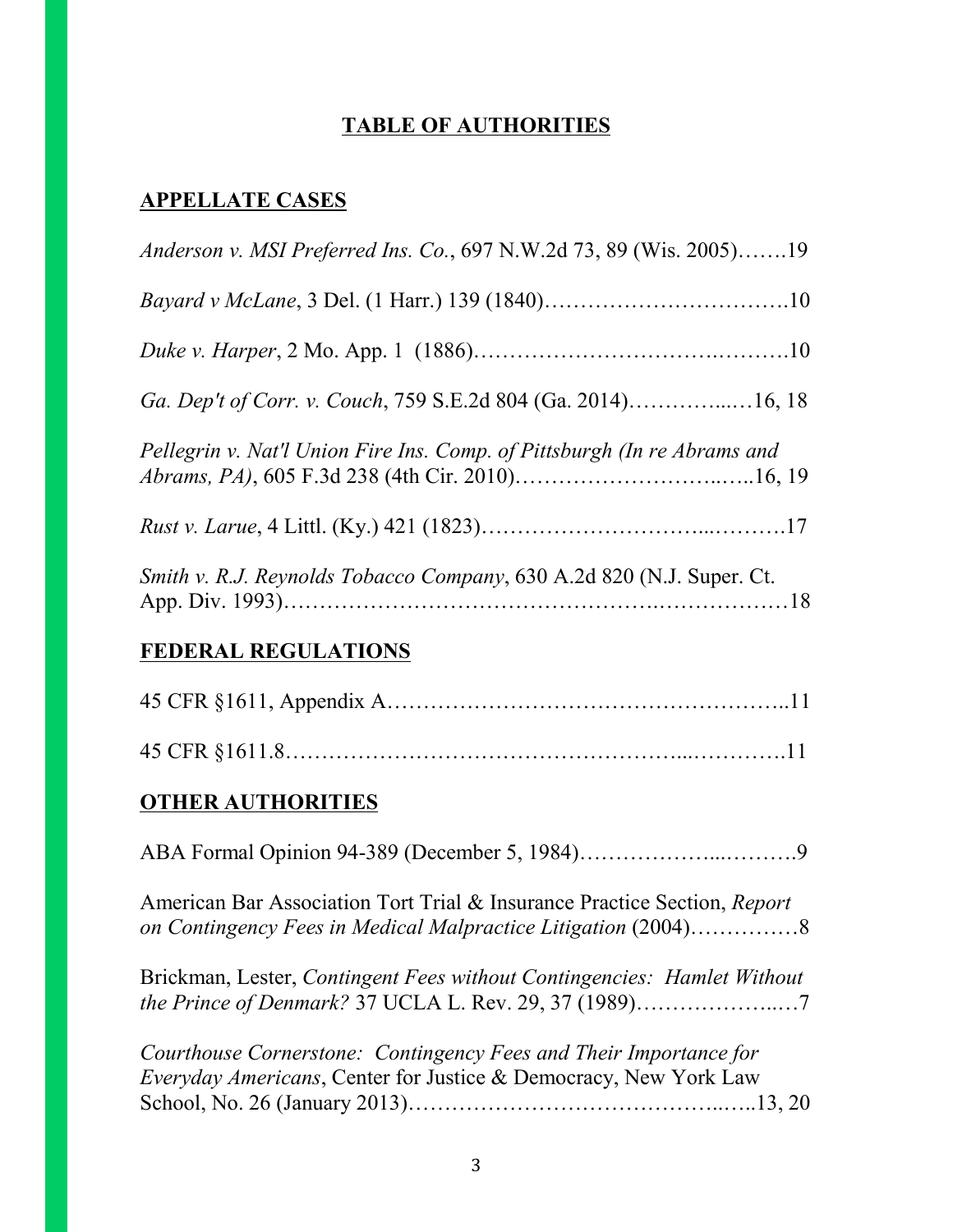| Hyman, David A. and Charles Silver, Medical Malpractice Litigation and<br>Tort Reform: It's the Incentives, Stupid, 59 Vand. L. Rev 1085 (2006)12      |  |
|--------------------------------------------------------------------------------------------------------------------------------------------------------|--|
| Inselbuch, Elihu, Contingent Fees and Tort Reform: A Reassessment and                                                                                  |  |
| In the Matter of Establishment of the Iowa Access to Justice Commission                                                                                |  |
|                                                                                                                                                        |  |
| Karsten, Peter., <i>Enabling the Poor to Have Their Day in Court: The</i><br>Sanctioning of Contingency Fee Contracts, A History to 1940, 47 DePaul L. |  |
| Kritzer, Herbert M., Seven Dogged Myths Concerning Contingency Fees, 80                                                                                |  |
|                                                                                                                                                        |  |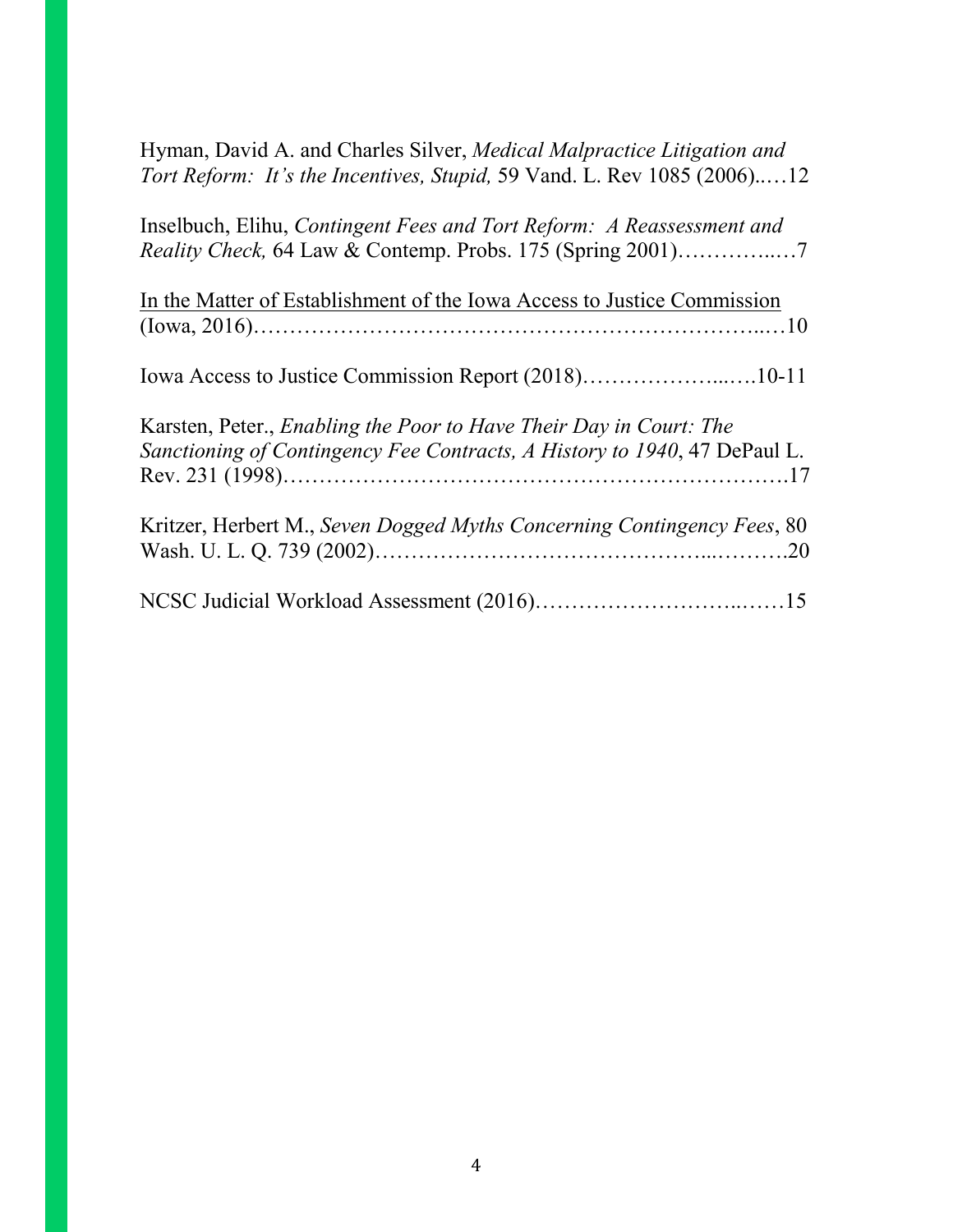## **IDENTITY AND INTEREST OF AMICUS CURIAE**

The objectives of the Iowa Association for Justice (hereinafter "IAJ") include the promotion of the administration of justice for the public good, and the advancement of the cause for those who are damaged in person or property, or both, and who must seek redress through our civil justice system. As the leading organization for attorneys practicing at the plaintiff's bar in this state, the members of IAJ are uniquely experienced in the application of Iowa law and Iowa legal principles to the issues facing plaintiffs seeking a hearing in our state's courts, redress of grievance, compensation for injury, as well as defense in a criminal proceeding.

Presently comprising more than 700 members, IAJ member attorneys collectively represent thousands of injured Iowans each year. IAJ serves the legal profession and the public through its efforts to strengthen the civil justice system, promote the prevention of injuries, and foster the development of a judicial system wherein any aggrieved party can seek remedies for injuries, wrongs, or losses that are the responsibility of another party, and have that dispute heard by a fair and impartial tribunal. This system, and the rule of law that it supports, are the centerpiece of IAJ's mission to improve our legal system and promote justice in the courts.

IAJ members have long upheld the rights of plaintiffs in the state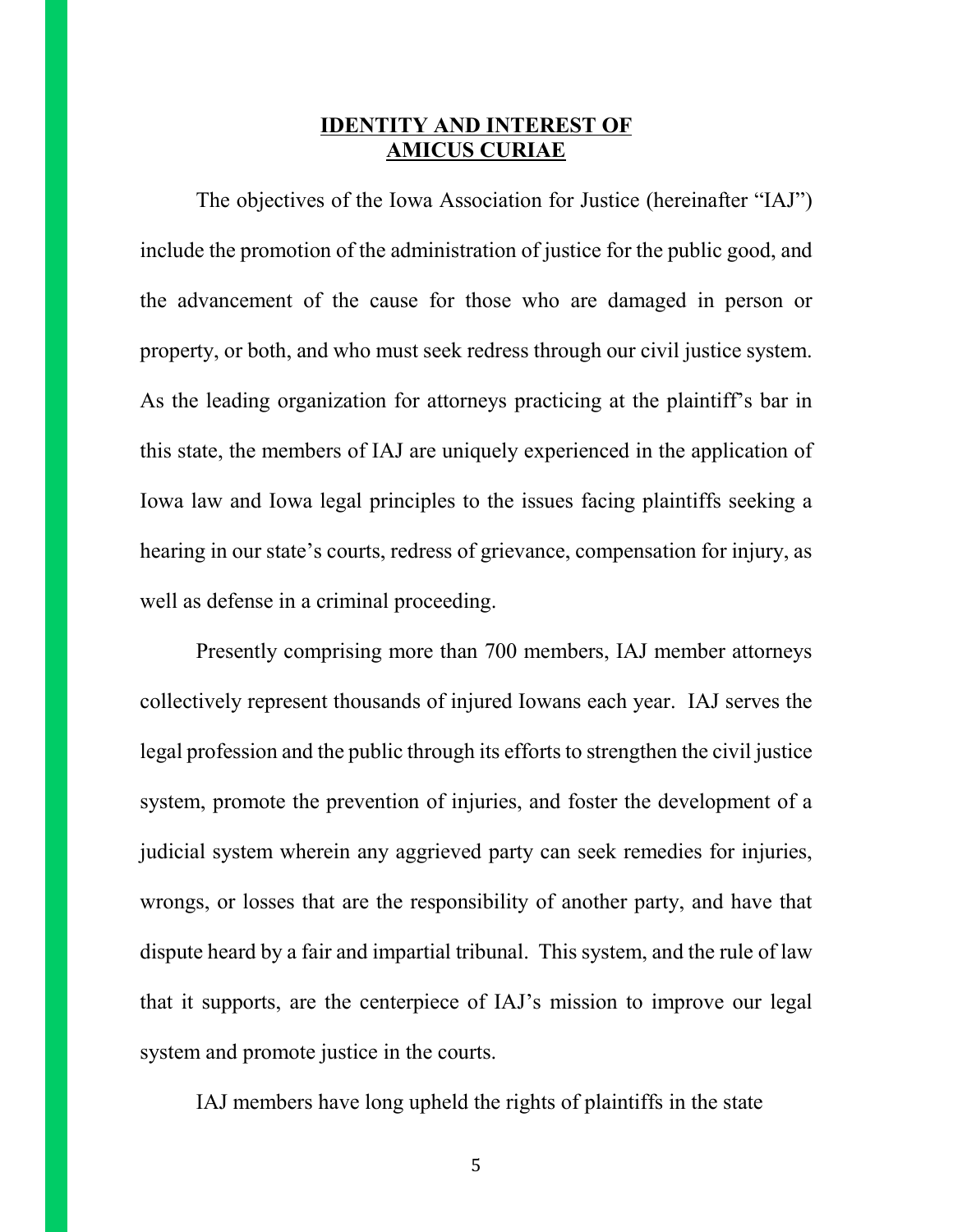and Federal courts of Iowa, and members have utilized the long-standing practice of entering into contingent fee agreements with plaintiffs seeking justice in those courts. The Association firmly believes that the use of contingent fee contracts fosters and maintains the right of Iowans of limited means to obtain qualified, zealous, and skilled legal counsel when seeking relief or damages for a civil wrong in Iowa courts.

The contingent fee system is a familiar, time-tested, and demonstrably beneficial system that spreads risk, serves to filter frivolous or baseless matters from taking up the courts' valuable time and resources, and promotes the effective use of market forces to ensure the widest possible distribution of justice to the widest possible set of Iowans. Excessive scrutiny or regulation of these fee contracts can only serve to have a chilling effect on these benefits and on the rights of Iowans in their courts. The interests of plaintiff's attorneys should be guarded by the Association, as those attorneys are the ones taking on the risk of lengthy litigation without fee unless the matter proves successful, often advancing expenses and expert witness fees, and devoting time, talents, and hard-won expertise in the service of a speculative endeavor designed to compensate the injured and the wronged in civil court.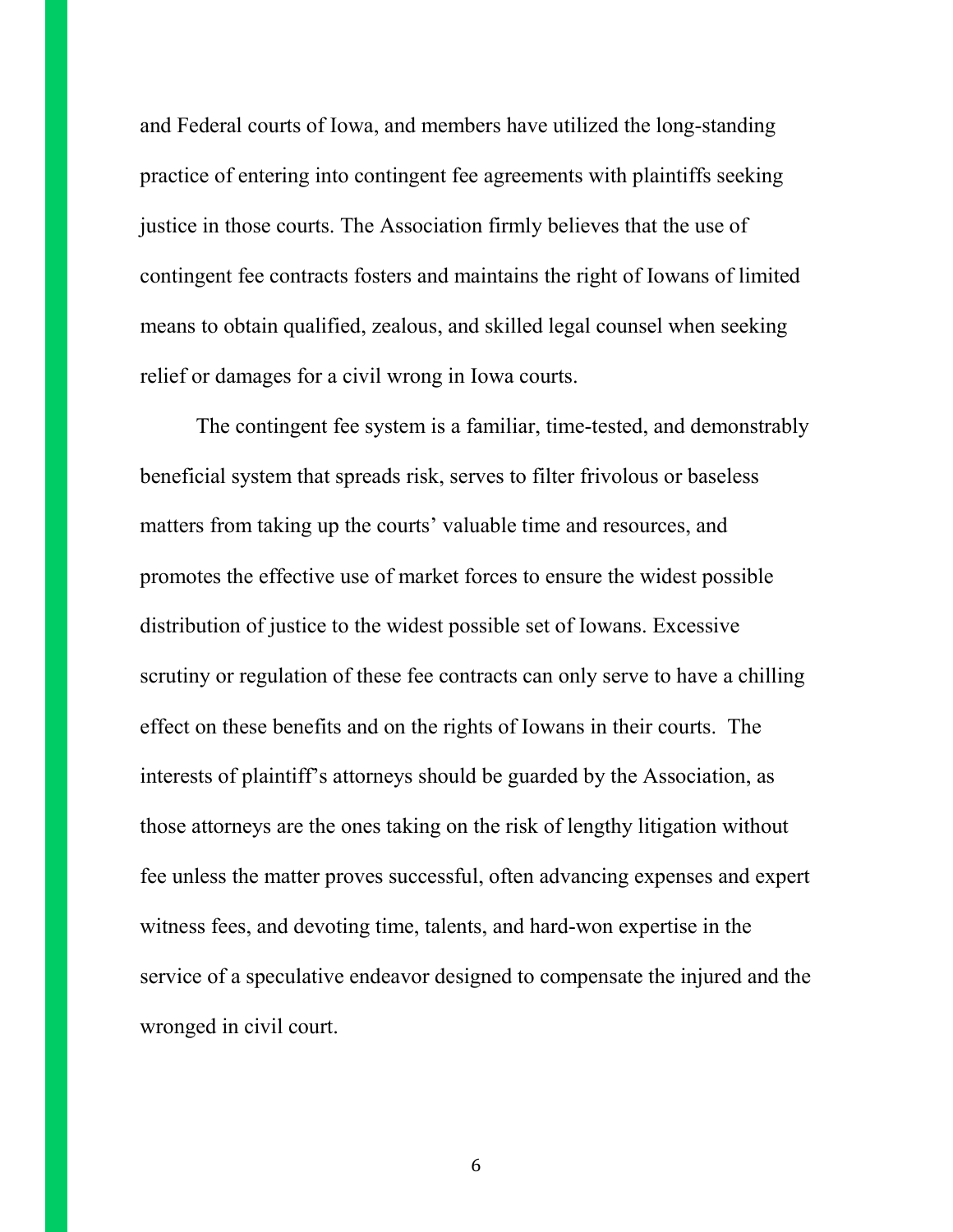#### **ARGUMENT**

# I. THE CONTINGENCY FEE CONTRACT HAS A LENGTHY HISTORY OF SERVING PLAINTIFFS, THE PLAINTIFF'S BAR, AND THE JUDICIAL SYSTEM

The contingent fee system has its roots in the split occurring between English common law and American common law concerning fears that contingent fees were champertous and to be avoided, as well as the American rejection of the English system of "loser pays" at the end of a lawsuit. *See* Inselbuch, Elihu, "Contingent Fees and Tort Reform: A Reassessment and Reality Check," 64 Law & Contemp. Probs. 175 (Spring 2001). At some point in the  $19<sup>th</sup>$  Century, states began to repeal prohibitions on contingency fees, and by the century's end, the practice was accepted in most jurisdictions. Brickman, Lester, "Contingent Fees without Contingencies: Hamlet Without the Prince of Denmark?" 37 UCLA L. Rev. 29, 37 (1989).

The United Kingdom has a robust system of Legal Aid, financed by the government, that covers civil and criminal matters for citizens. Inselbuch at 178. No such means for providing counsel in civil matters to those with limited means to hire an attorney exists in the United States. Born of equal parts tradition and necessity, the contingent fee system has served clients and their attorneys for many years without significant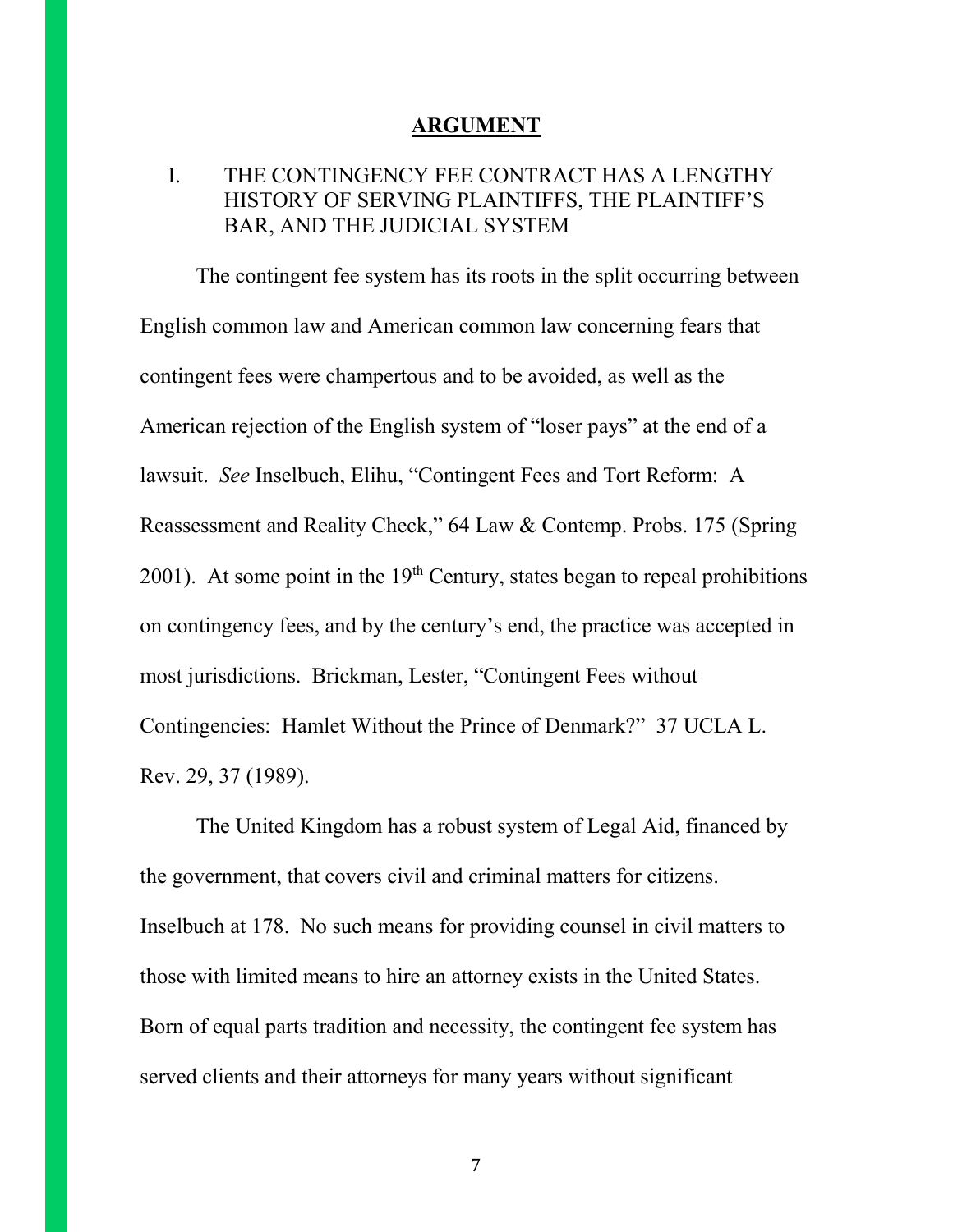oversight aside from the general ethical stricture that fees should be fairly charged.

II. IN MANY CONTINGENT FEE CONTRACTS, CLIENTS ARE PAYING FOR THE ATTORNEY'S REPUTATION, SKILLS AT CASE DEVELOPMENT AND NEGOTIATION, AND OTHER **INTANGIBLES** 

"Even in a so-called 'riskless' case – one where liability is apparent and recovery certain – a contingent fee can still be appropriate because it will require lawyer expertise and time or genuine risk suddenly arises." American Bar Association Tort Trial & Insurance Practice Section, *Report on Contingency Fees in Medical Malpractice Litigation* (2004). With the practice of law being as much of an art as a science, the client who retains a skilled and expert attorney to represent her in a litigation matter is, in fact, hiring a complete package that goes beyond mere legal acumen or trial experience. Often, the experienced litigator has a bundle of effective skills, abilities, and relationships that can be brought to bear on the case at hand, with the net effect of increasing a case's value, significantly increasing the likelihood of a successful settlement or trial verdict. Counsel may have preexisting relationships with defense counsel or a given insurance company, a reputation among the defense bar as a dogged competitor or a no-nonsense valuer of a case whose opinion can influence an adjustor or insurance company officer regarding the exposure of the client or the case's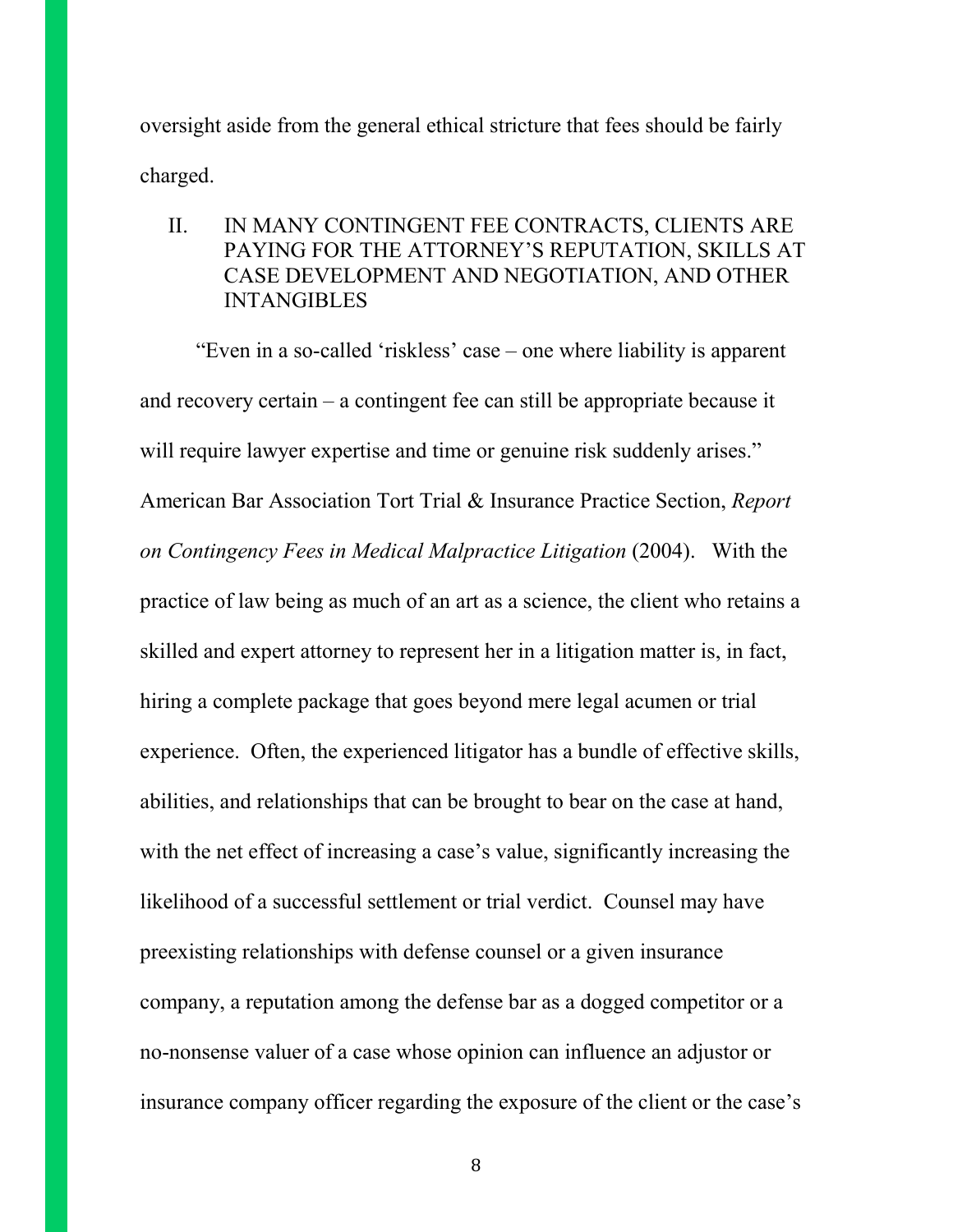ultimate value. The attorney may know just the expert to use, or the investigator or accident reconstructionist to retain in order to develop the case's facts.

The ABA Standing Committee on Ethics and Professional Responsibility recognized that early settlements can often be a function of the bank of intangibles that skilled counsel brings to the negotiation table. "[A]n early settlement offer is often prompted by the defendant's recognition of the ability of the plaintiff's lawyer fairly and accurately to value the case and to proceed effectively through trials and appeals if necessary. There is no ethical reason why the lawyer is not entitled to an *appropriate consideration for this value that his engagement has brought to the case*, even though it results in an early resolution." (emphasis added) ABA Formal Opinion 94-389 (December 5, 1984).

Following this logic, it is short-sighted to reduce every contingent fee taken to a dollars-to-minutes conversion. Unless a fee is clearly ethically unsound, there is no reason to disturb it or the fairly-bargained for fee contract between counsel and client.

III. MANY IOWANS LACK SUFFICIENT RESOURCES TO HIRE AN ATTORNEY AND CONTINGENT FEES ALLOW MORE ACCESS TO JUSTICE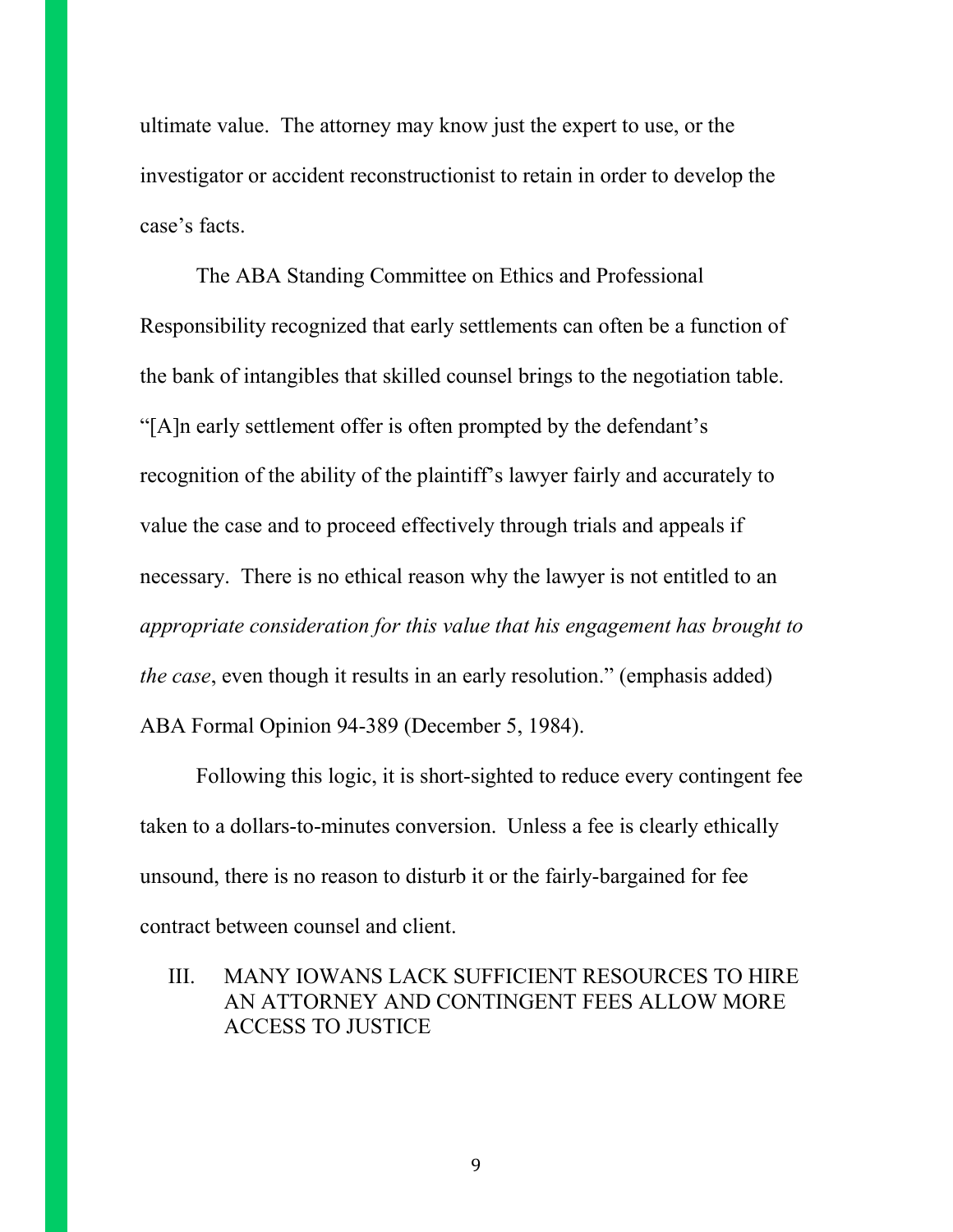As early as 1840, state courts were noticing the role of the contingent fee agreement as a way for those of limited means to obtain the services of an attorney. "The poor suitor may not have the present means of payment, and this policy [of avoiding contingent fee contracts] may deprive him of counsel… [h]is rights are nothing unless he can have the means of enforcing them." *Bayard v McLane*, 3 Del. (1 Harr.) 139, 207, 219-20 (1840). Later, a Missouri judge observed that "[m]any a poor man with a just claim would find himself unable to prosecute his rights, could he make no arrangement to pay his advocate out of the proceeds of his suit." *Duke v. Harper*, 2 Mo. App. 1, 10-11 (1886).

In 2015, the Iowa State Bar Association estimated that more than one million Iowans have difficulty affording an attorney to handle basic legal needs. Iowa Access to Justice Commission Report, p. 1, 2018. Accordingly, in collaboration with the Iowa State Bar Association and Iowa Legal Aid, on June 27, 2016, Chief Justice Cady ordered the establishment of the Iowa Access to Justice Commission. In the Matter of Establishment of the Iowa Access to Justice Commission (Iowa, 2016). The over-arching concern of the Commission was that Iowa was seeing an increasing number of self-represented litigants who had no choice but to proceed to court on their own due to, among other things, inability to afford counsel. Id., at 1.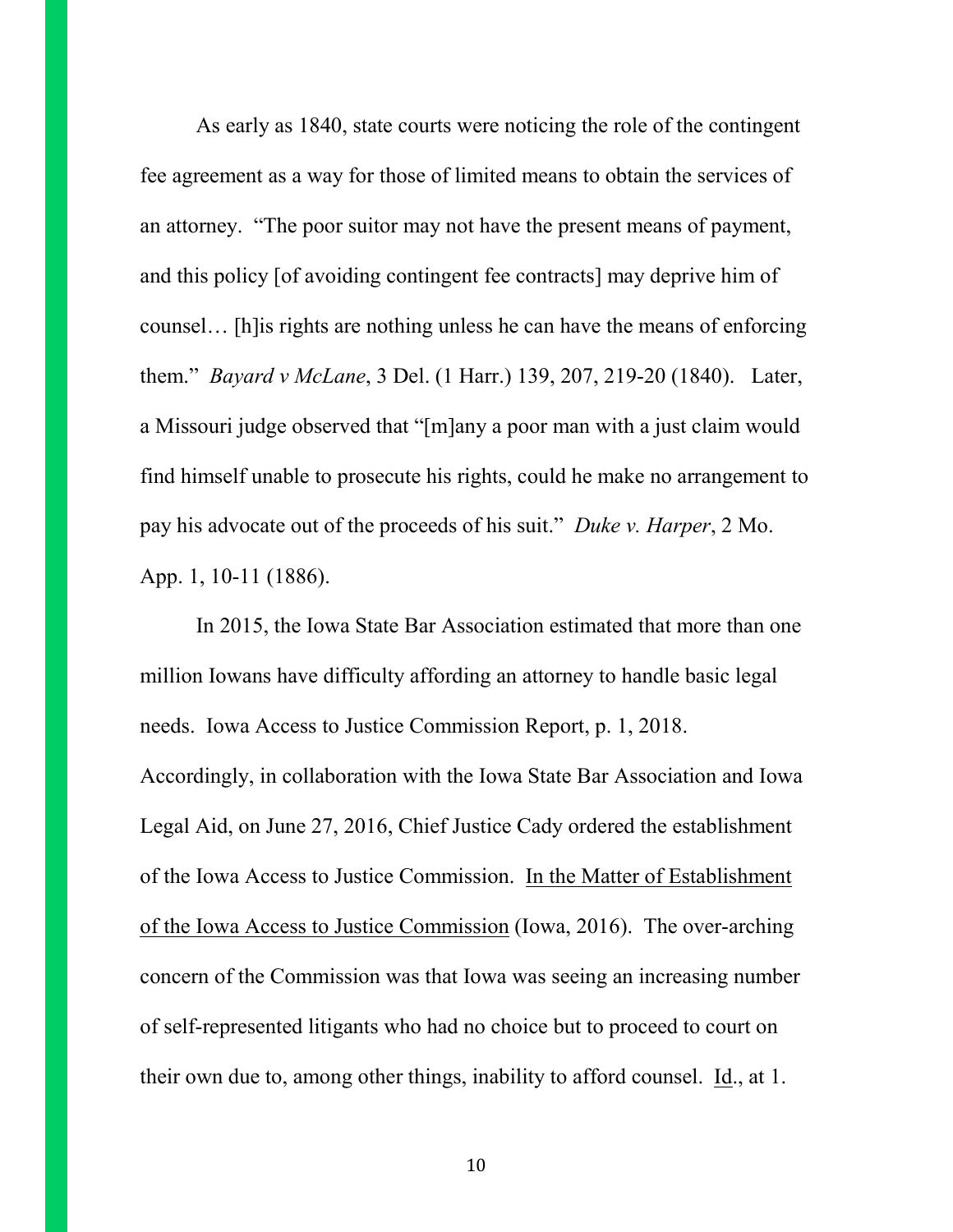It is true that Iowa Legal Aid serves some of this population and attorneys working *pro bono* also help, but it is estimated that these efforts combine to serve only about three percent of those in need of legal assistance. Id. at 2. Because of this, the Supreme Court's Access to Justice Commission is working on ways to foster more corporate involvement in providing access to justice, public outreach through websites and technology, rebranding the importance of civil justice, hosting *pro bono* work days and motivating private attorneys to take on more *pro bono* work, among other avenues. Id.

Outside of *pro bono* work, Iowa's only help for individuals who need to go to court, but who cannot afford to do so, is Iowa Legal Aid. Iowa Legal Aid receives funding, in part, from the Legal Services Corporation, established by the federal government under President Nixon. According to the federal regulations, only individuals whose income is equal to or less than 125% of the Federal Poverty Guidelines may receive advice or assistance from Iowa Legal Aid. Therefore, a family of four must have less than \$32,188 in gross annual income to qualify for help in 2019. 45 CFR §1611, Appendix A. If the family qualifies for help initially, but later on receives more income that is expected to continue, the family is no longer eligible for services. 45 CFR §1611.8.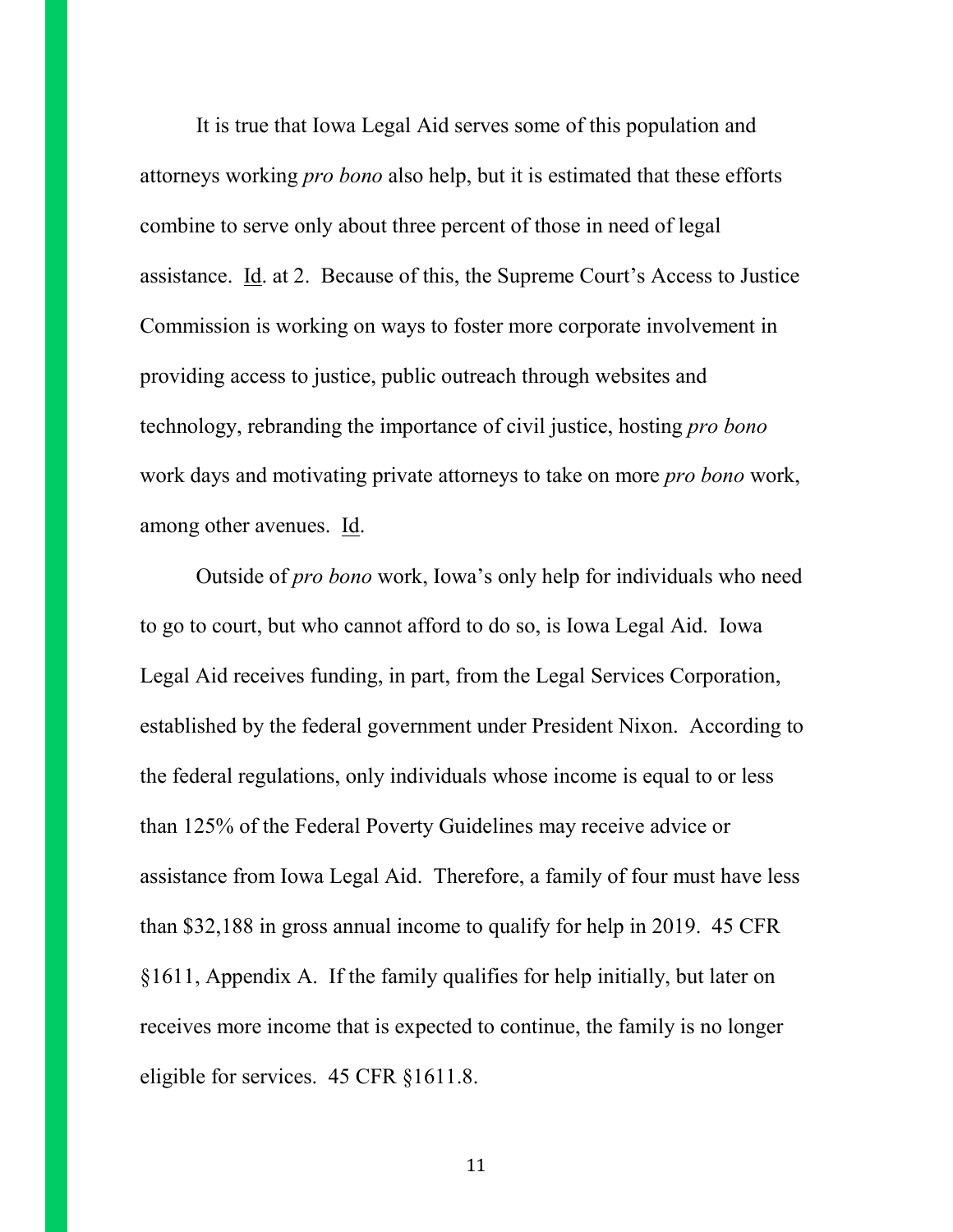According to the United Way, as of April, 2017, seven of Iowa's ninety-nine counties had 22-30% of its families living at or below 125% of the federal poverty level. Even the wealthiest counties have as many as 12.1% of their families living under the federal poverty level. The 2018 ALICE Report found that approximately twelve percent of Iowa's households live below the Federal Poverty Level and an additional 25%, while considered above the poverty level, are unable to cover basic expenses like housing, food, transportation and health and childcare. United Way's 2018 ALICE Report found that more than one-third of Iowa's households are unable to afford the state's cost of living.

With these financial limitations, few Iowans would have the financial wherewithal to retain counsel in an injury case or other tort matter. Some authorities describe the costs involved in a medical malpractice case as so significant as to foreclose any plaintiff from mounting a *pro se* effort to be compensated in the courts. Hyman, David A. and Charles Silver, "Medical Malpractice Litigation and Tort Reform: It's the Incentives, Stupid," 59 Vand. L. Rev 1085 (2006). Other tort matters pose similarly daunting monetary barriers for effective litigation, where expenses for investigation, witnesses, jury consulting, legal and medical research, and trial preparation effectively bar anyone but well-organized and well-funded plaintiffs'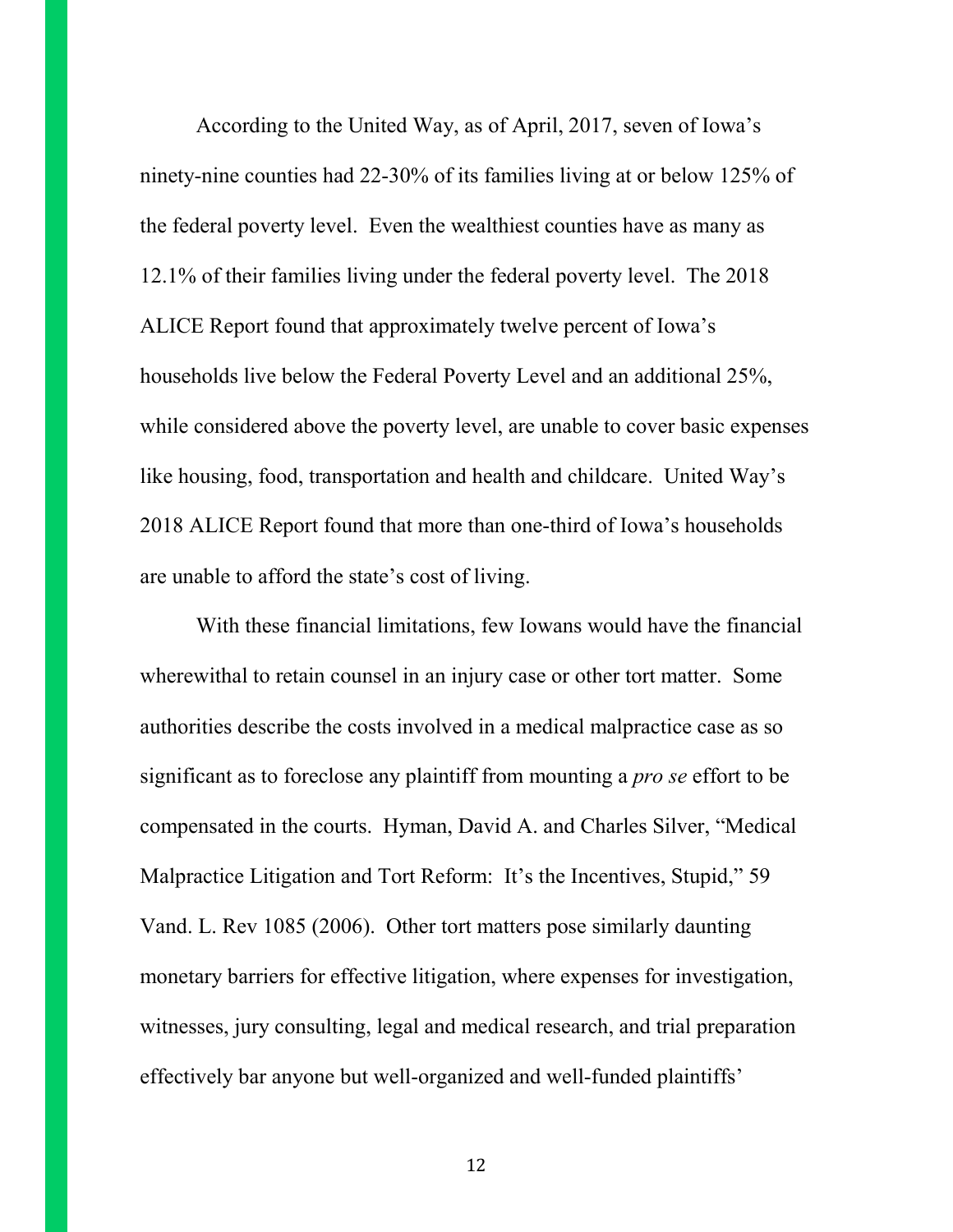attorneys who are willing to sign a contingent fee contract with a client and assume the risk of case development and ultimate success or failure.

Similarly, legal fees are generally out of reach of the average citizen were a potential case to be billed on an hourly basis. "With medical expenses, disability, pain with which to deal, and often an inability to work, most everyday people would lack funds to pay next week's rent or mortgage, let alone an hourly attorney's fee." *Courthouse Cornerstone: Contingency Fees and Their Importance for Everyday Americans*, Center for Justice & Democracy, New York Law School, No. 26 (January 2013). And, with plaintiffs often facing well-heeled corporations and insurance companies, with the ability to pay hourly fees for lawsuit defense, the resources of most citizens are no match for the deep pockets of such defendants.

## IV. THE CONTINGENT FEE CONTRACT HAS PRACTICAL **BENEFITS**

Contingency fee contracts enable an individual with a valid claim to seek redress through the courts without having to choose between paying their bills and losing their lawsuit. The arrangement allows the lawyer to take on nearly all of the risk of loss and often times, the entire out-of-pocket costs of the litigation. It is easy, after the fact, to find cases where a lawyer received a large fee relative to the work performed, but the question should be whether the fee arrangement is justified from the beginning. Almost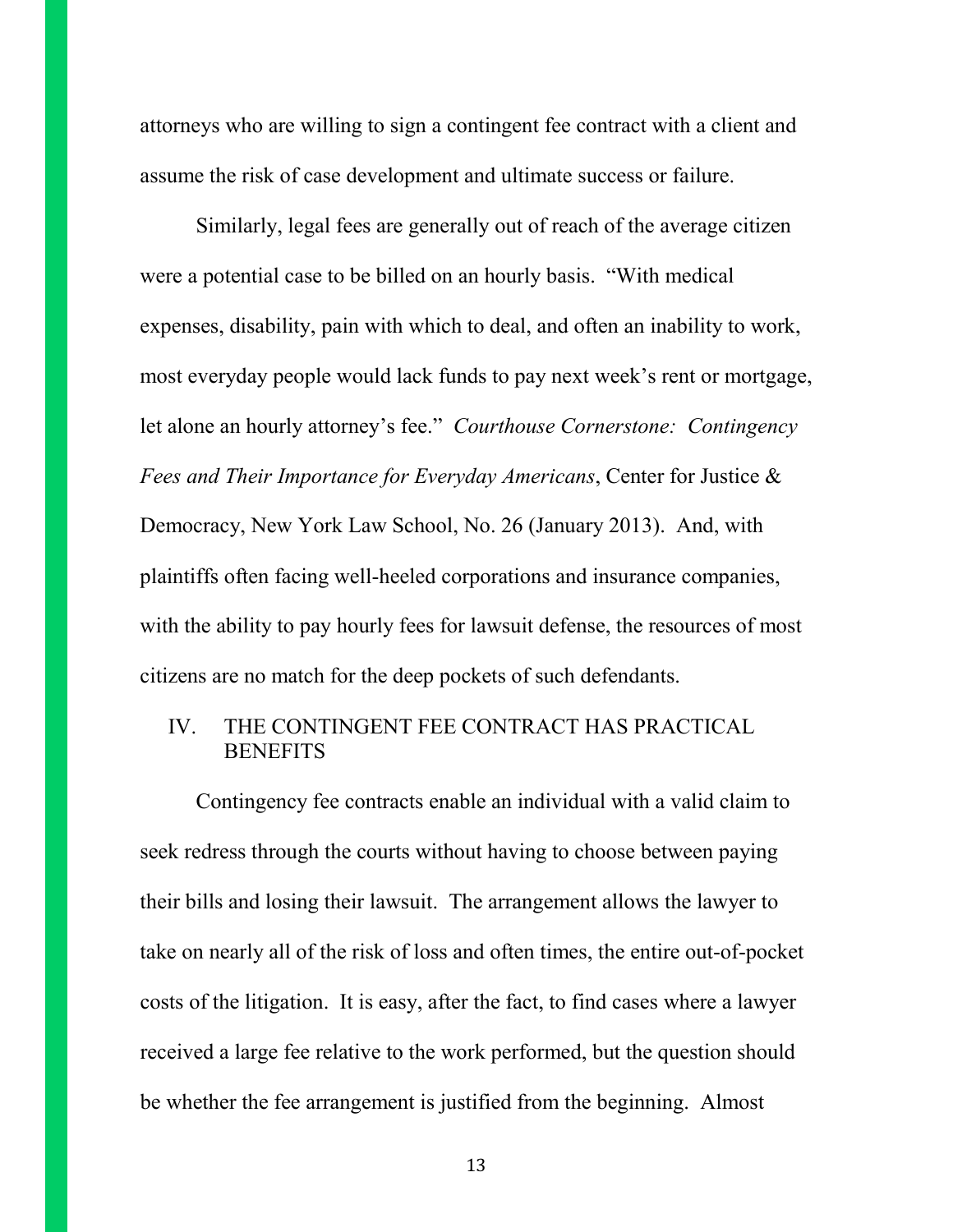universally, a lawyer who agrees to take on a contingency fee case does not know whether it will settle in one month, year, or decade, how much time it will actually take or how much it will actually cost for case expenses. They don't know if this will be a "needy" client or one with unreasonable expectations, or a client who will take missteps along the way and mess-up the case, thereby devaluing the lawyer's work. Other variables include the status of the case at the time the client hires the lawyer, what insurance company is involved, the sophistication of the defendant, what defense counsel is involved, whether the client has ancillary issues like Medicare and Medicaid issues that must be addressed, whether there will be appeals, the complexity of the issues, the need to hire experts, and so on. Lawyers who work on a contingency fee basis sign the contract and hope for the best from beginning to end.

Slashing contingency fees after-the-fact fails to take into consideration that the lawyers who work on a contingency fee basis universally also have a multitude of "small" cases where the lawyer will not generate much income per hour above traditional, hourly rates. Nor does it give credit to the lawyers who often write down or otherwise reduce their attorney fees in other cases to help put more money in the clients' pockets or to help get the case settled. If lawyers cannot have a once-or-twice in a lifetime case where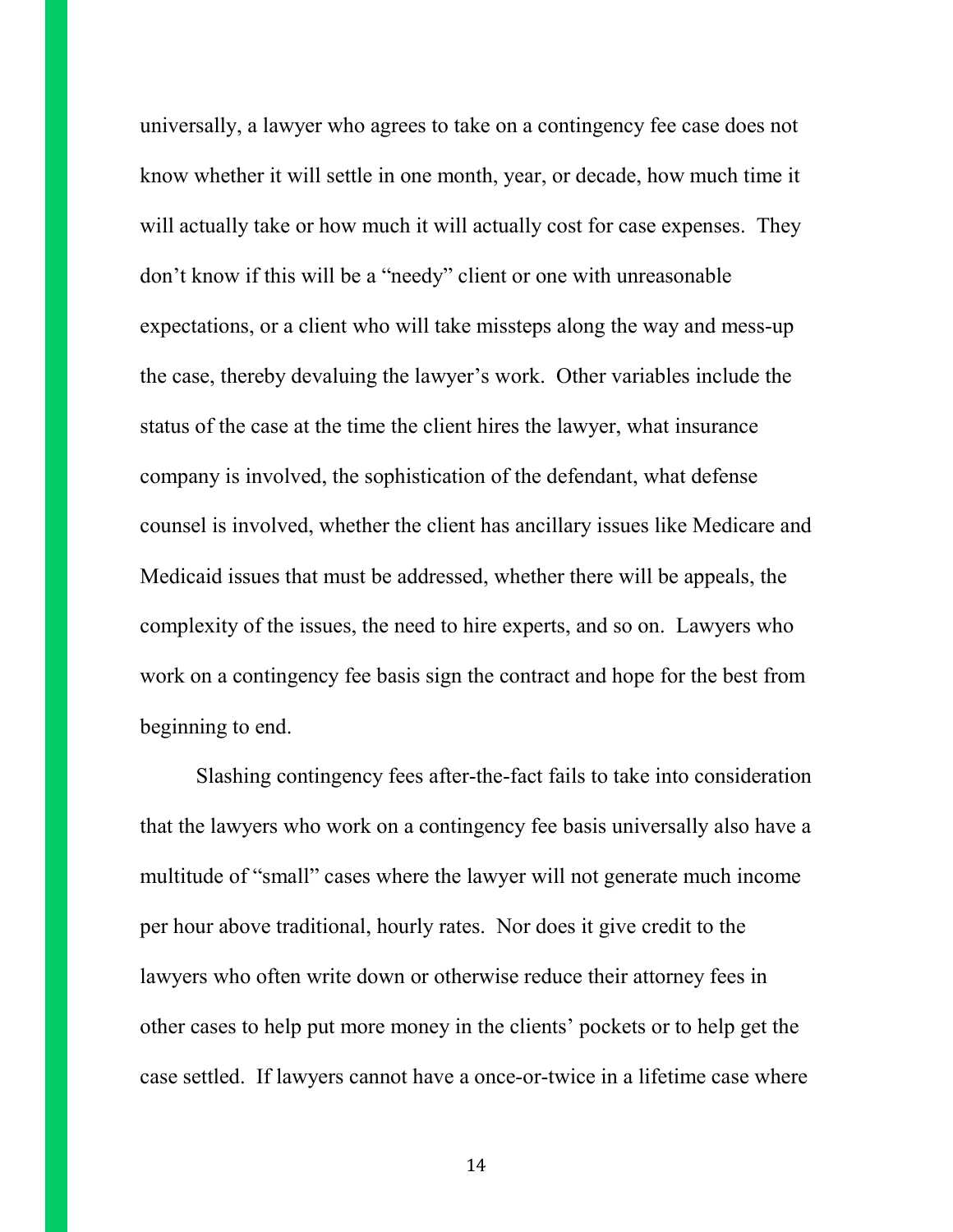they collect a large fee because things happened to go well, the odds that the lawyers are able or willing to take on "small" cases or *pro bono* cases will go down, thereby limiting Iowans' access to justice.

Slashing contingency fee contracts after the fact opens a Pandora's box for clients and attorneys, as well as the court. If a client can get out from under a contract just because the case was a good deal for the lawyer, relative to the time ultimately spent, then an attorney would, theoretically, be able to charge more to a client after-the-fact if the case does not go as well as the lawyer hoped it would. Rather than rejoice together over a successful outcome, clients and lawyers will be pitted against one another, never knowing if the other, when all is said and done, will balk. In 2015, there were over 19,000 Complex Civil, Tort, and Civil Law & Equity cases filed in Iowa. NCSC Judicial Workload Assessment, p. 14 (2016). If only ten percent of these involved an unsatisfied client or attorney, that would mean an additional 135 contract or equity disputes being filed, on average, in each of Iowa's fourteen judicial districts each year. It is doubtful that the system could handle this many more disputes per year without additional funding from the legislature. Meanwhile, enforcement of contracts, as written, will deter clients, and lawyers, from filing claims against one another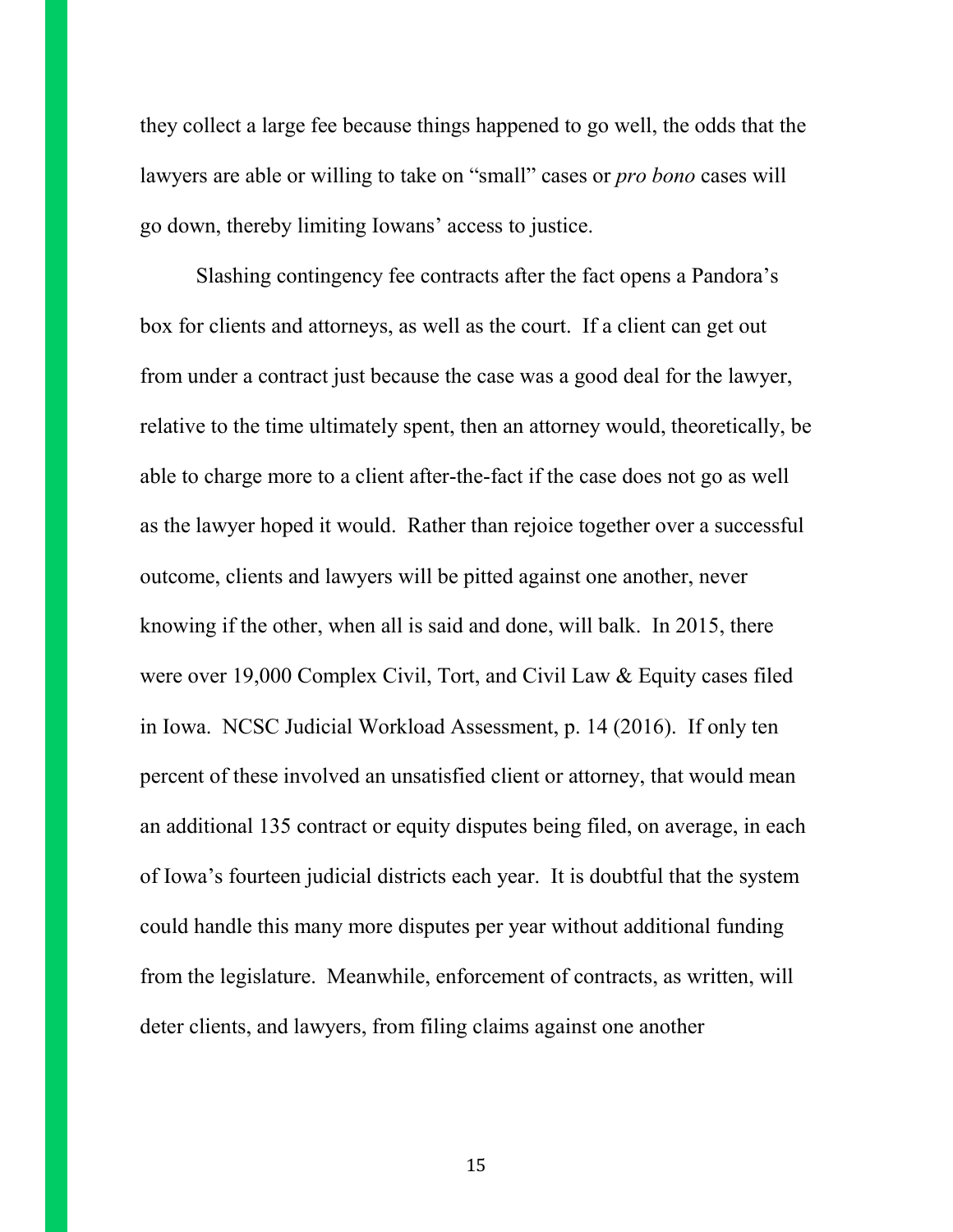immeasurably, thereby preserving harmony in the attorney-client relationship.

Enforcement of contingency fee agreements, as written, is good public policy. In America, our system of laws and justice is rooted in contract. We expect that when we go into the marketplace for any goods or services and are told up-front, in writing, what the cost will be, and we knowingly and voluntarily sign on to the agreement anyway, even in the face of other options, we are bound by our agreement. There is no good reason to disturb this tradition. In Iowa, our word is our honor and this is particularly so when an agreement was made between two established attorneys in an arms-length transaction. The four corners of the written fee contract should control the outcome of the case as it provides clarity for all parties and makes the court's job easy. Were the case at bar lost by Munger's firm, as is the case with many contingency fee cases across the state, Munger's firm would not have, after-the-fact, billed the Plantes for his firm's time. The mere thought is unconscionable.

# V. CONTINGENCY FEES SPREAD RISK TO ALLOW ATTORNEYS THE FREEDOM TO TAKE ON LITIGATION AT THE BENEFIT OF PLAINTIFFS

Iowa's sister states and the federal courts have recognized that contingency fees are often the only way a person would be represented in the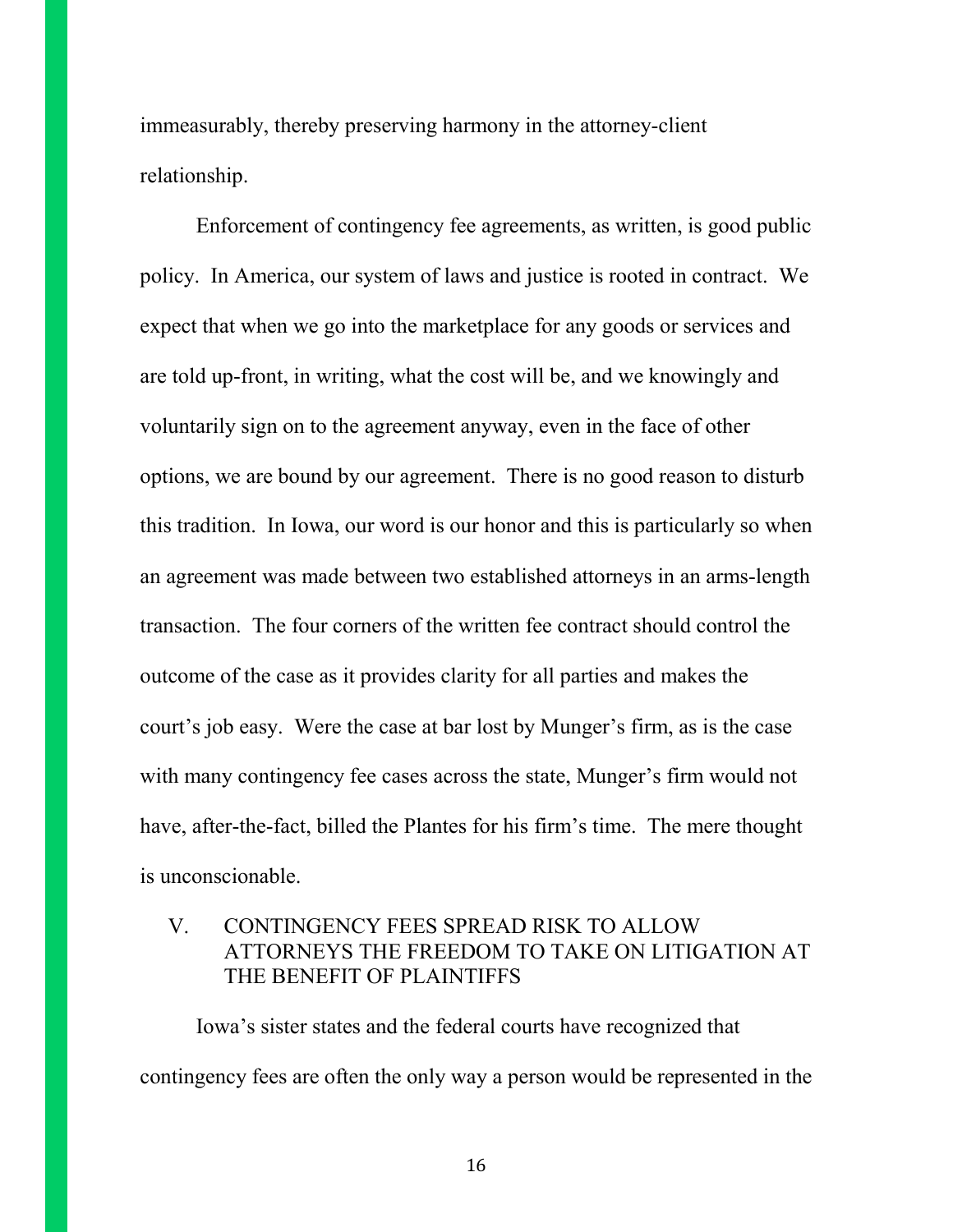wrongs done against him or her. "A plaintiff sometimes has little to offer a lawyer other than his personal plight." *Pellegrin v. Nat'l Union Fire Ins. Comp. of Pittsburgh (In re Abrams and Abrams, PA)*, 605 F.3d 238, 245 (4th Cir. 2010). Absent a contingency fee agreement, a person "may not have any thing else to give, and without the aid of the matter in the contest, he can never sue for his right, nor otherwise have the means to employ counsel." *Rust v. Larue*, 4 Littl. (Ky.) 411, 421 (1823) (quoted in Peter Karsten, *Enabling the Poor to Have Their Day in Court: The Sanctioning of Contingency Fee Contracts, A History to 1940*, 47 DePaul L. Rev. 231, 238 (1998)).

An attorney takes on a significant risk when he or she agrees to take a case on a contingency basis. "Entering such a contract is a gamble for both the lawyer and the client because the value of the professional services actually rendered by the law may be considerably higher or lower than the agreed-upon amount, depending on how the litigation proceeds." *Ga. Dep't of Corr. v. Couch*, 759 S.E.2d 804, 816 (Ga. 2014). One court compared the risks a lawyer takes to those taken by a realtor on commission, accepting the possibility of a quick potential reward to the possibility of no sale at all. *Pellegrin*, 605 F.3d at 236.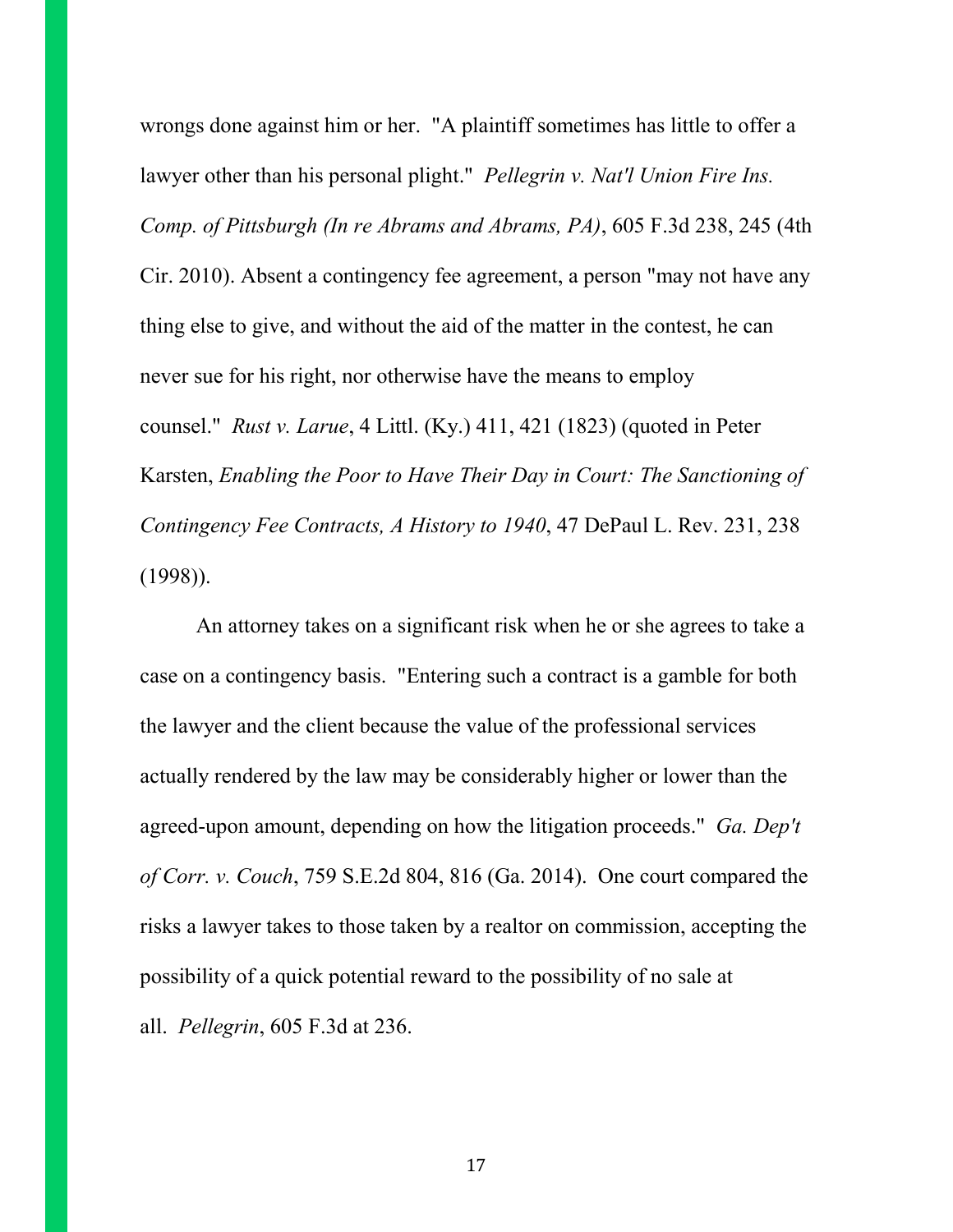The significance of this risk was emphasized in *Smith v. R.J. Reynolds Tobacco Company*, 630 A.2d 820 (N.J. Super. Ct. App. Div. 1993). Several law firms entered into contingency fee agreements for multiple lawsuits against cigarette manufacturers and members of the tobacco manufacturing institute. *Id.* at 821. Nearly ten years later, two of the law firms sought to withdraw from one of the lawsuits because they suffered "an unreasonable financial burden." *Id.* at 825. Specifically, the cases had required over 20,000 hours of attorney and paralegal time, 80 days of fact witness depositions, 97 days of expert witness depositions, and over 100 filed motions in the lead case. *Id.* at 824. The firms estimated that they had incurred more than \$1,000,000 in out-of-pocket expenses and more than \$5,000,000 for lawyer and paralegal fees. *Id.* The jury verdict in the lead case was only \$400,000. *Id.* at 830. Although the district court had permitted the law firms to withdraw, the case was reversed and remanded for the district court to reconsider. *Id.* at 832.

Because of this risk of contingency-fee cases, "it may be necessary to provide a greater return than an hourly fee offers to induce lawyers to take on representation for which they may never be paid, and it makes sense to arrange these fees as a percentage of any recovery." *Couch*, 759 S.E.2d at 816*.* "[C]ontingent fees also counterbalance prior gambles the attorney took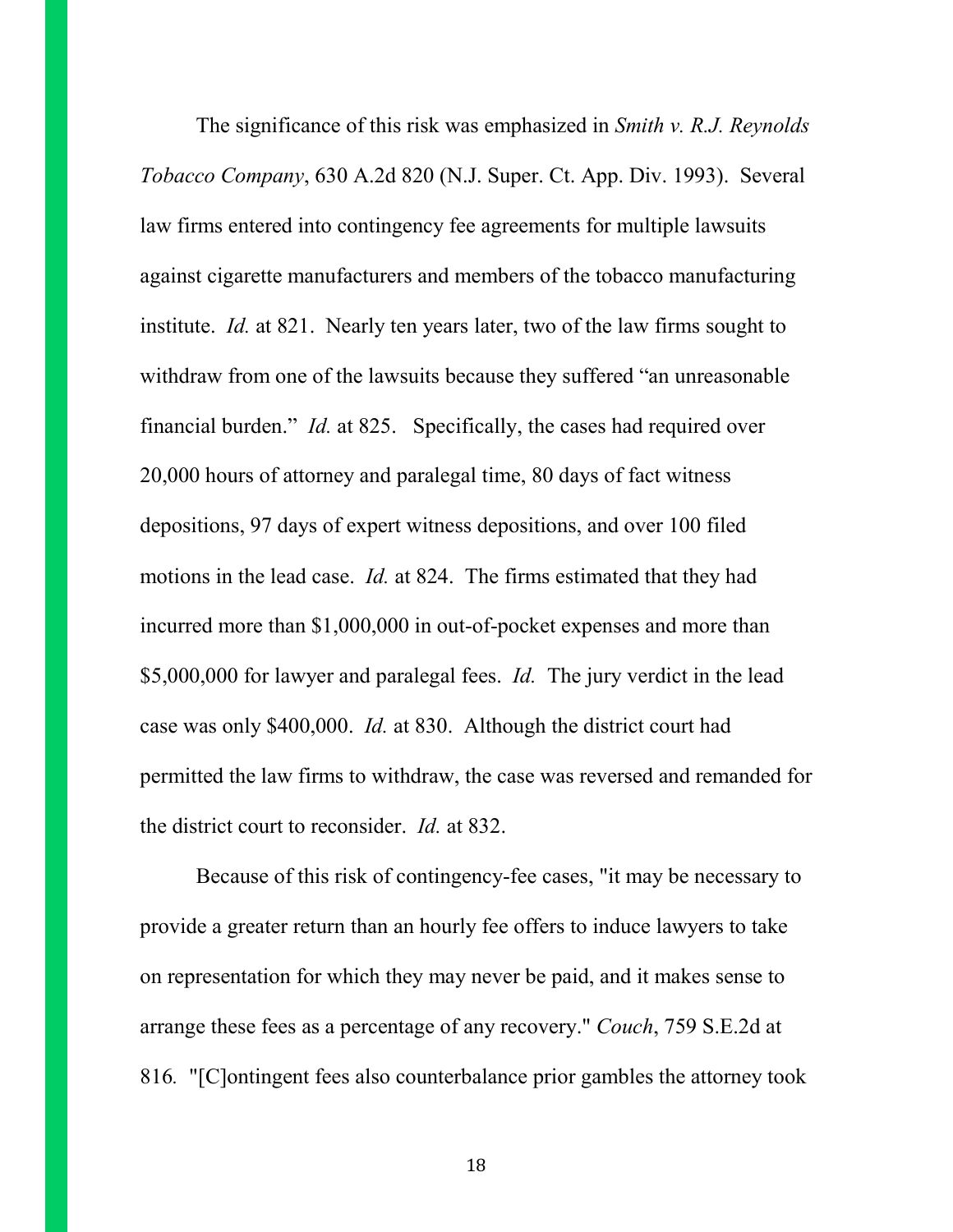that returned little or nothing in terms of compensation." *Anderson v. MSI Preferred Ins. Co.*, 697 N.W.2d 73, 89 (Wis. 2005) ("We recognize that contingency fees play a vital role in ensuring that certain claimants get access to the courts by providing attorneys with a sufficient incentive that outweighs the risks of litigating uncertain claims.")

Reducing contingency fees after the fact may limit the ability for a person in need to find an attorney to take the case. In *Pellegrin*, a district court reduced an attorney's fee from the agreed-upon thirty-three percent down to only three percent of the settlement. 605 F.3d at 242. The Fourth Circuit reversed and remanded, stating in part that the district court must recognize and consider "the important role played by contingency fees in this type of litigation." *Id.* at 249. In support, the court stated that "plaintiffs may find it difficult to obtain representation if attorneys know their reward for accepting a contingency case is merely payment at the same rate they could obtain risk-free for hourly work, while their downside is no payment whatsoever." *Id.* at 246.

The risk is not only in terms of whether the case will be won or lost. Risk also takes the form of uncertainty about the amount of recovery, the cost in effort, time, and expense in order to obtain recovery, and the all-toocommon delay once the case is won to secure the actual recovery for the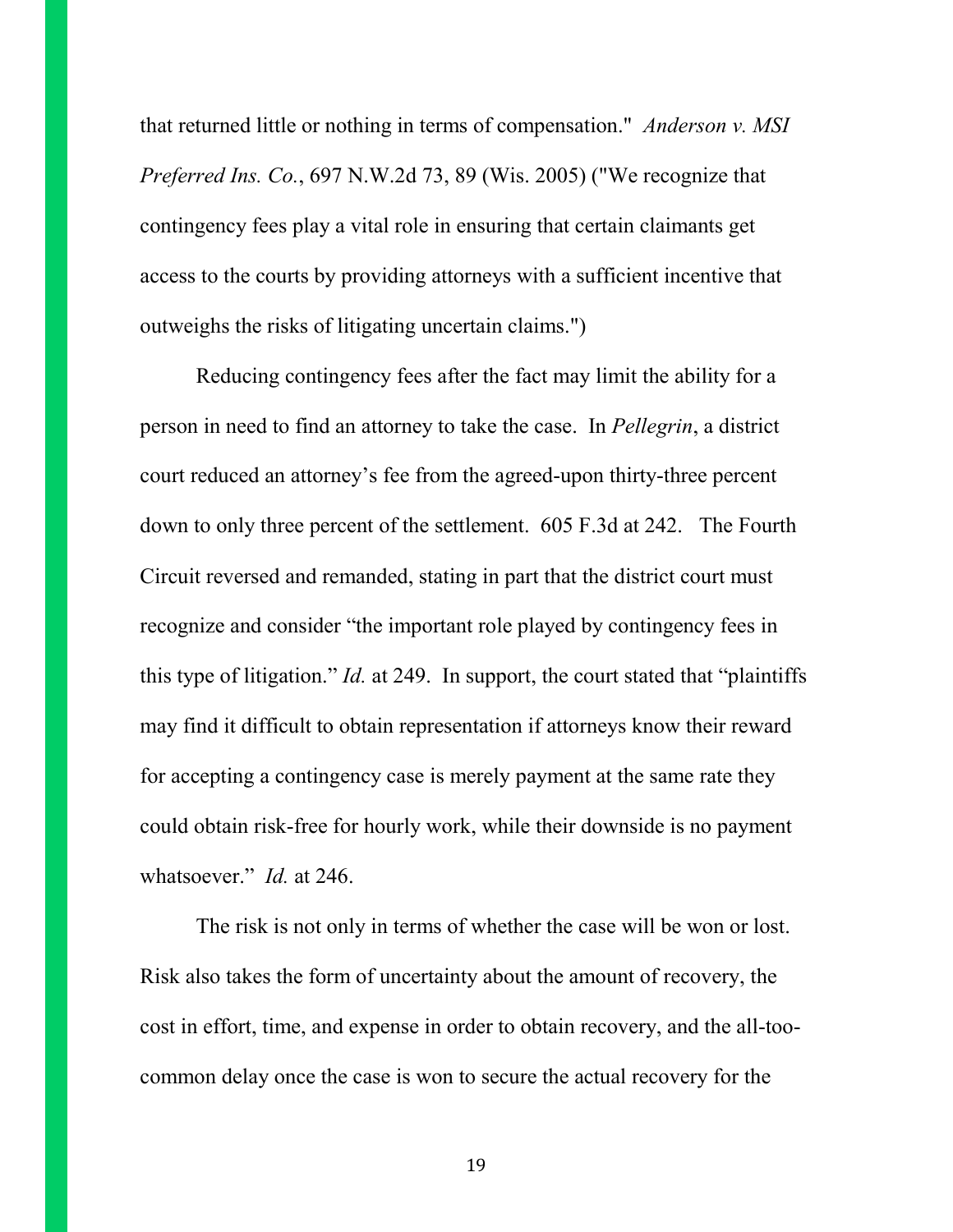client. *See* Kritzer, Herbert M., *Seven Dogged Myths Concerning* 

*Contingency Fees*, 80 Wash. U. L. Q. 739 (2002). In extremely high-stakes litigation, such as tobacco litigation, massive corporations initiate scorched earth tactics to "starve out victims or overwhelm them with legal attacks and costs." *Courthouse Cornerstone* at 5.

A novel way to consider the spreading of risk is developed in Elihu Inselbuch's article:

"The plaintiff's attorney, representing a portfolio of clients under contingent-fee contracts, plays a role not unlike the defendant's insurer. Like the insurer, the attorney has an inventory of cases, and the risk of losing any one of them is spread across the entire inventory. The attorney's risk aversity approximates that of the adversary, and so the attorney is better able to strike settlements in the client's behalf that are in line with the fair value of their claims." Inselbuch at 178-9.

Again, the reality of the spreading of risk inures to the benefit of the plaintiffs represented and provides yet another avenue promoting the representation of the interests of the plaintiffs by capable counsel.

The ability of Iowans to obtain quality legal representation in the event of injury needs to be preserved, and no further requirements which effectively scrutinize or tamper with the contingent fee agreement arrived at between counsel and client should be considered by this Court.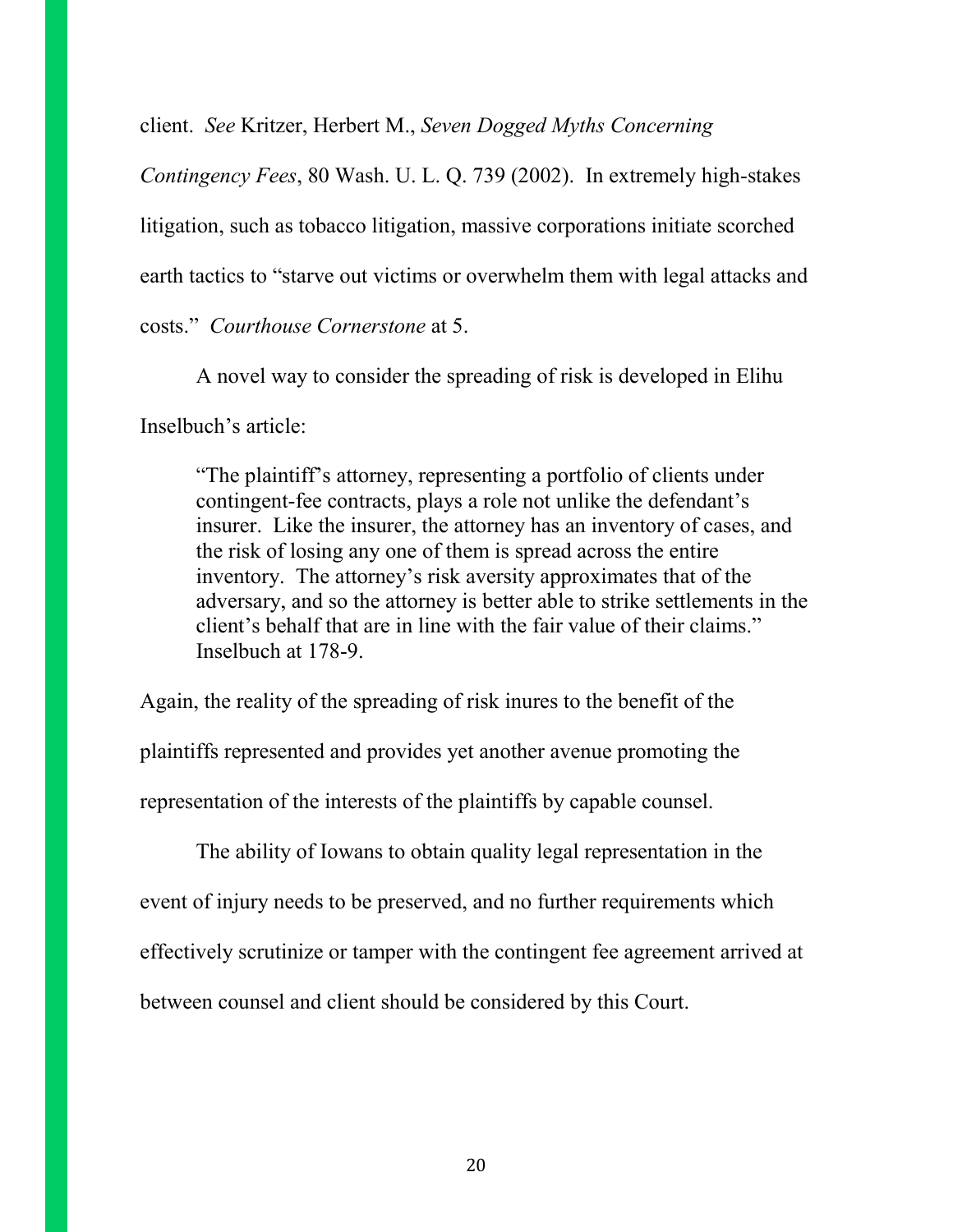#### **CONCLUSION**

Contingent fee contracts have served Iowans well over the history of our courts. There is no compelling reason to overanalyze a fee contract or amount, or implement a check on contingent fee amounts. There are already existing ethical rules concerning excessive fees that serve to protect litigants and police the fee-taking activities of counsel.

Contingency fees serve a useful purpose to connect injured or aggrieved plaintiffs with skilled and capable counsel. They make it possible for any person to obtain relief in our courts with the assistance of an attorney whose services were not obtained on a prohibitively expensive hourly basis. They reward attorneys for engaging with clients by spreading risk, providing incentive to involvement in important and meaningful litigation.

Contingent fees are also a fair way to compensate lawyers for engaging in matters for the benefit of their clients, and for the development of valuable skills and relationships that serve the interests of their clients and the judicial system in general. They also provide market forces that tend to drive out frivolous cases and free judicial resources for other use. The Court should not consider applying an unnecessary layer of judicial gloss to the current contingent fee system that needs no improvement.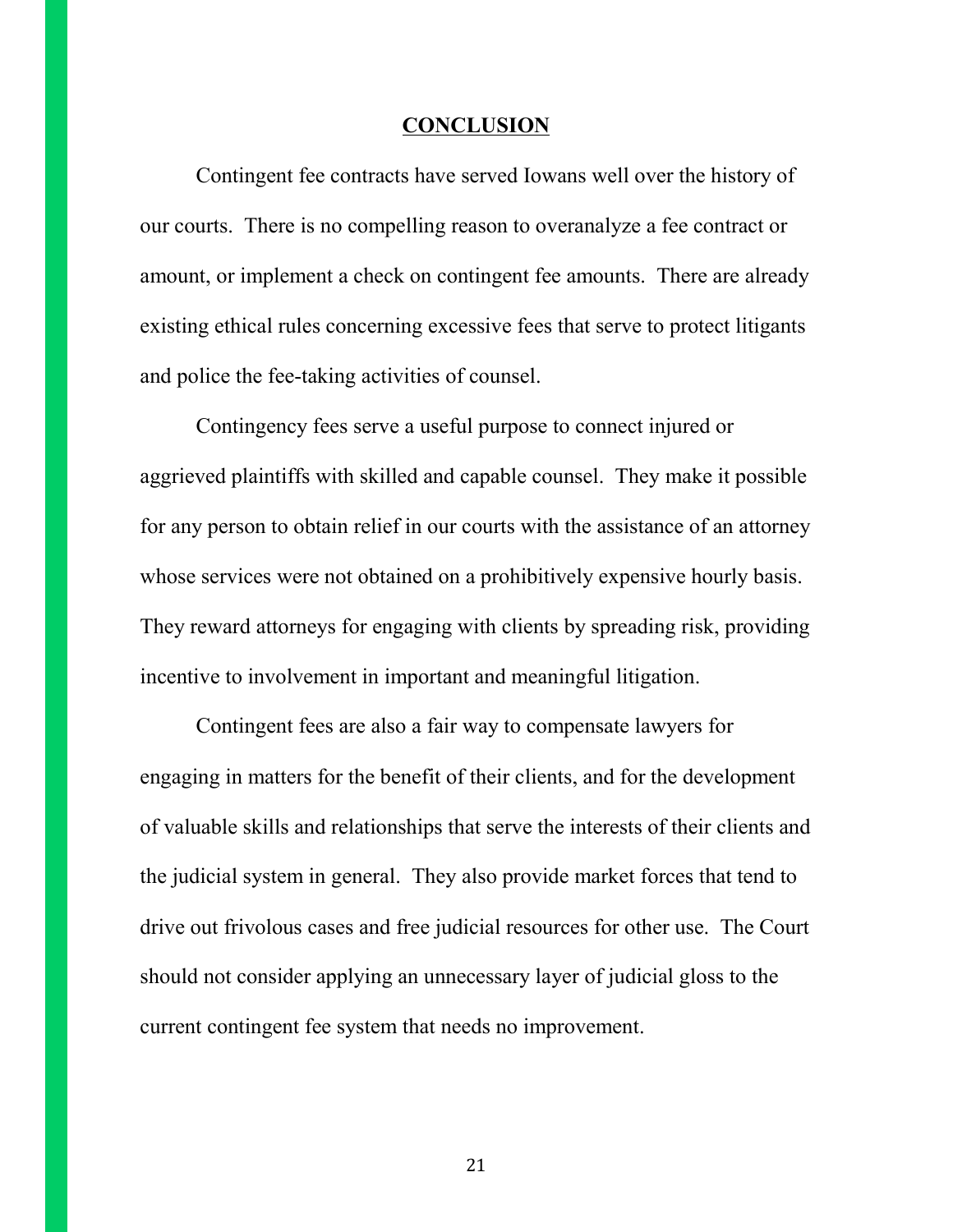# **CERTIFICATE OF COMPLIANCE WITH TYPEFACE REQUIREMENTS**

This brief complies with the type-volume limitation contained in Iowa R. App. P.  $6.903(1)(g)(1)$  or (2) because it contains XXXX words, excluding those parts exempted by Iowa R. App. P.  $6.903(1)(g)(1)$ .

This brief also complies with the typeface requirements of Iowa R. App. P. 6.903(1)(e) and the style requirements of Iowa R. App. P. 6.903(1)(f), because it has been prepared in a proportionally spaced typeface, namely Times New Roman, size 14 font, in Microsoft Word.

/s/ Joel E. Fenton